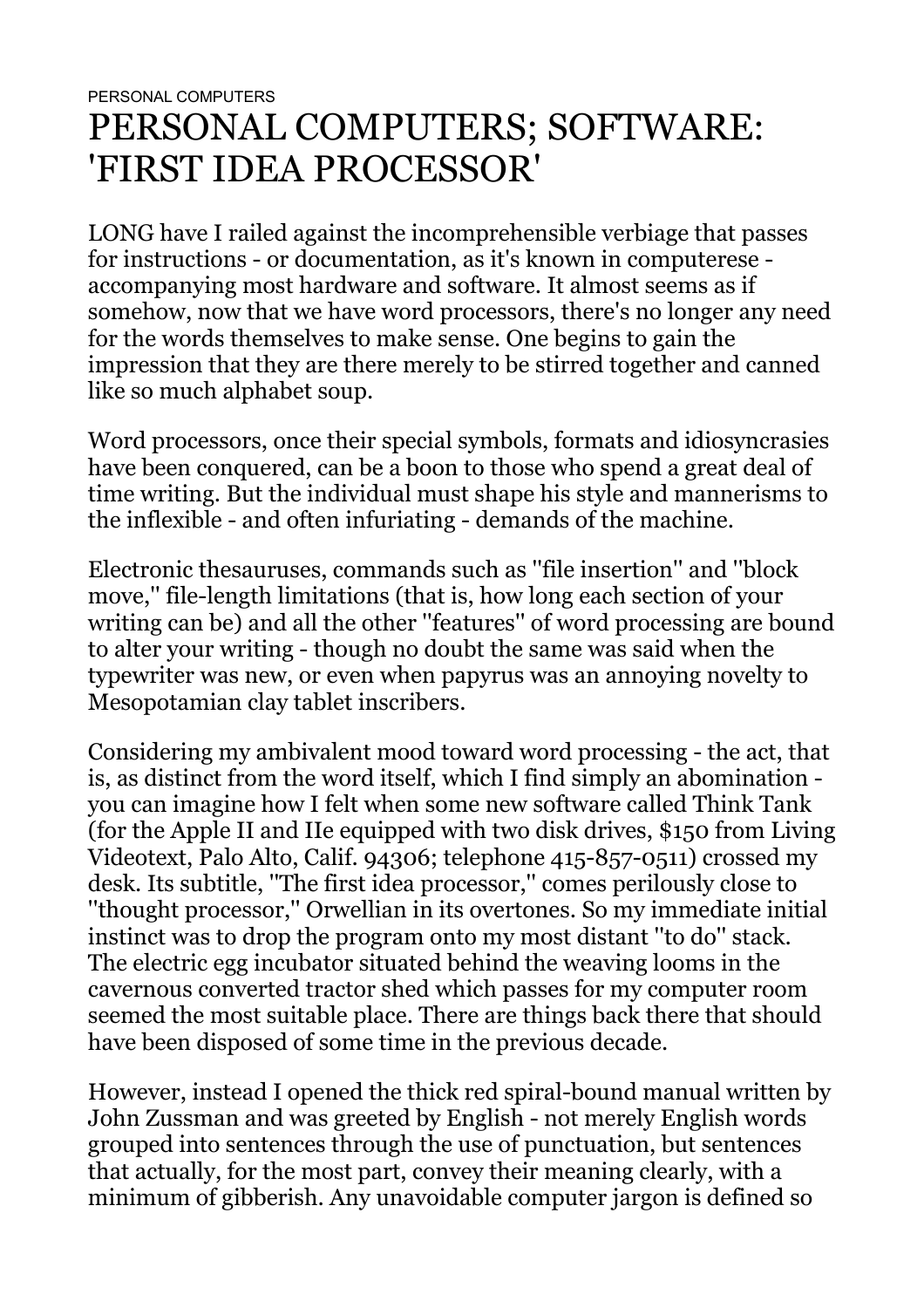as to add to one's working vocabulary rather than appearing as a repertory of nonsense syllables.

Think Tank is not a word processing program, or a substitute for such a program. In fact I'm not sure precisely what it is. It is based on the traditional outline approach to structuring information for clarity, but here the outline is computerized and electronically amplified. One rather suspects that Think Tank's originators, Dave Winer and Jonathan Llewellyn, conceive of it as an organizational counterpart of word processing. Whether or not this software will ever be used as such appears to me to depend entirely on the adaptability of the human user. For myself, I find the traditional notebook, card file, appointment calendar, address book and other written paraphernalia that Think Tank is designed to replace quite functional in their present scribbled state, no matter how disjointedly but traditionally they are presented. Still, for people who often use word processors, spreadsheets and other such popular personal computing frameworks for their information, I can conceive of Think Tank as becoming rather addictive.

ESSENTIALLY, the program helps to structure one's thinking and organize records -lists, research notes, lesson plans, genealogies, or what have you. Consider bibliographies, for instance. They always expand in the course of one's research. Think Tank solves that problem neatly since its storage space, too, is expandable - unlike index cards.

Then, too, you can ask for a new printout at any stage of your developing bibliography. That certainly beats retyping three-by-five cards after every update. More importantly, it's very easy to print selectively just part of an outline. In the case of the bibliography, for example, it's possible to request a printout of only authors and titles, sans notes, or titles alone, or a complete annotated listing.

There are a number of possible small objections. The key marked by a sort of V-shaped symbol on its side pointing to the left is the one to press when you want to expand a heading, "because," to quote the manual, "it represents the command visually, going from small to large.'' It does? True, the sideways V is the mathematical symbol for ''less than,'' but how many of us remember that from our student days?

On the other hand, the symbol is probably as good as any for the expansion process, which has no parallel in our regular world. It's the electronic equivalent of peeling an onion. Pick a heading, press the key, and the screen displays all its subheadings, previously hidden. Expand